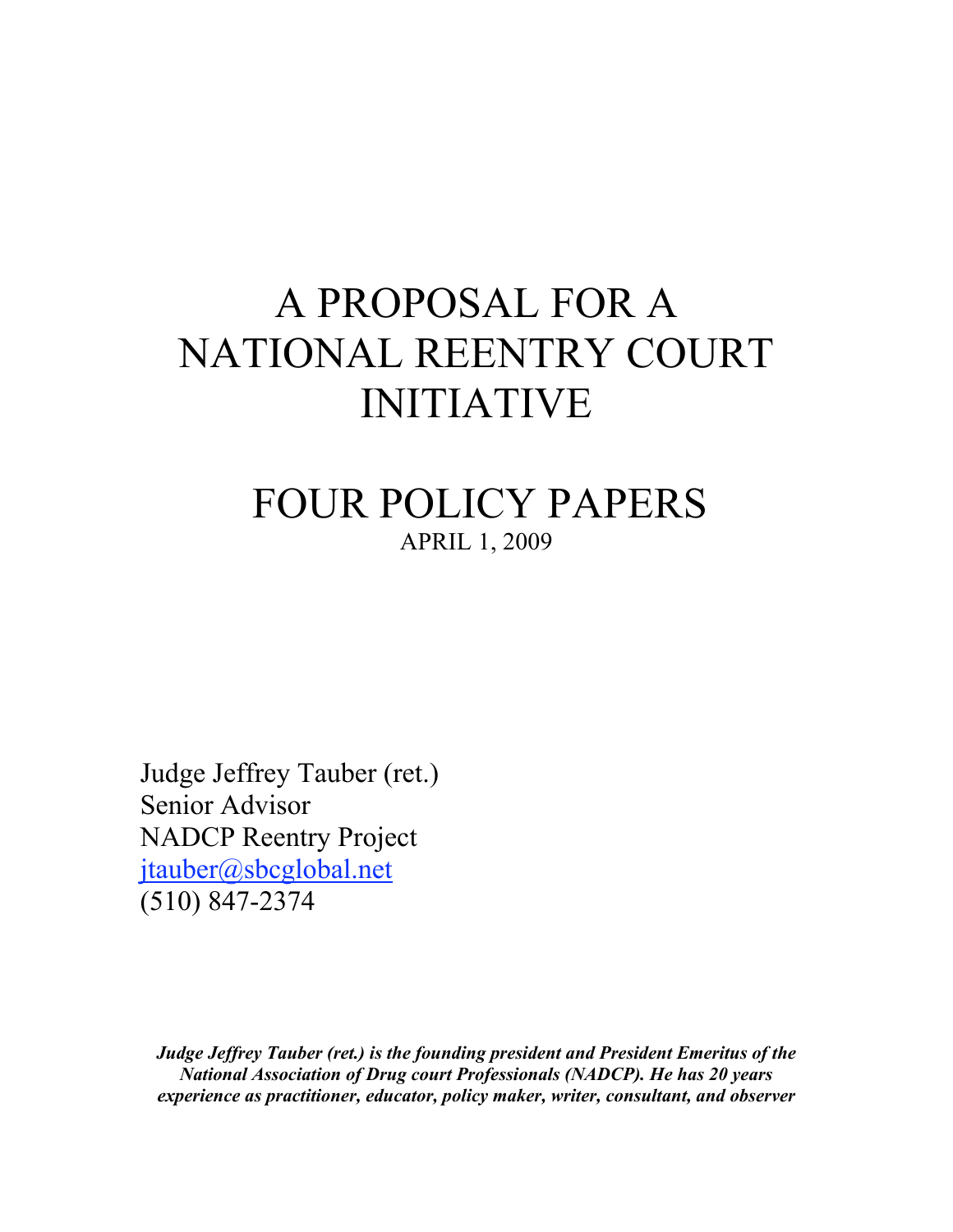# EXECUTIVE SUMMARY

*The following summary reflects the major concepts contained in this document:*

- NADCP proposes a "National Reentry Court Initiative" that will reduce dependence on prison by expanding drug courts into community-based systems, that rehabilitate high-risk, drug-involved, non-violent felons, from their entry into jails and prisons through their post-release supervision.
- Prison populations increased by 700% since 1970, with over 75% imprisoned for non-violent offenses. Today, prison does not work for the non-violent felon. Sending non-violent offenders to prison, to live among the most dangerous and violent offenders is a disastrous public policy.
- Community is central to all our lives, thus keeping the offender local makes a substantial difference. Prison is a radical departure from what came before. Until approximately 200 years ago, community control had been the most effective and prevalent form of behavior control.
- Drug Court and its progeny, Problem Solving Courts (PSC) are an attempt to replicate that community control. Drug Court and PSC are not radical, but research based models that provide the most effective control of offender behavior. Reentry/Drug Court (RDC) is a circular system reflecting the logical evolution of drug court beyond conventional pretrial program parameters.
- RDC works with the offender from the time of arrest through completion of probation/parole. RDC focuses community-wide coordination efforts upon both jail offenders and prison returnees. High-risk drug-involved offenders (who make up 80% of state prisoners) do best in drug court. Drug court success can be extrapolated to high-risk drug-involved offenders in RDC systems.
- Drug Court has the expertise, structure and process in place to involve large numbers of high-risk offenders. Drug Court is seriously underutilized, serving less than five percent of drug-involved offenders. RDC will expand drug court or "take it to scale", by adding high-risk offenders.
- Jail-based RDC allows communities to keep the non-violent offender in local facilities (rather than prison), The RDC team is involved from arraignment through the completion of probation. Substantial incentives, including reductions in jail and probation terms are major motivators.
- Prison-based RDC has the potential to fix a prison reentry system that returns 50% of offenders to prison within 3 years of release. RDC will maximize "reintegration" of the returnee into the community through organizational/agency collaboration and court-based supervision/monitoring.
- Just because "reentry programs" are well resourced and well intentioned doesn't guarantee success. RDC provide the motivation and accountability that make reentry programs work.
- A number of states have created "split sentencing" jurisdiction that allows prison returnees to be supervised by the RDC both before and after a prison term. Such judge-driven RDCs, along with hybrid RDC (often parole centered where court have no jurisdiction) are promising innovations.
- The criminal justice system is cautious, clinging to "conventional wisdom" and averse to change. Evidence-based practices (EBP), best exemplified by drug court and PSC, will need to employ innovative implementation strategies to successfully overcome CJS resistance.
- Strong national leadership and innovative funding strategies are needed to reform reentry policy. "Structurally Accountable" programs, coordinated at the federal/state levels, subject to strong federal incentives, meeting federal performance based criteria, and structured to provide community-wide support, involvement, and coordination are critical to effective programs.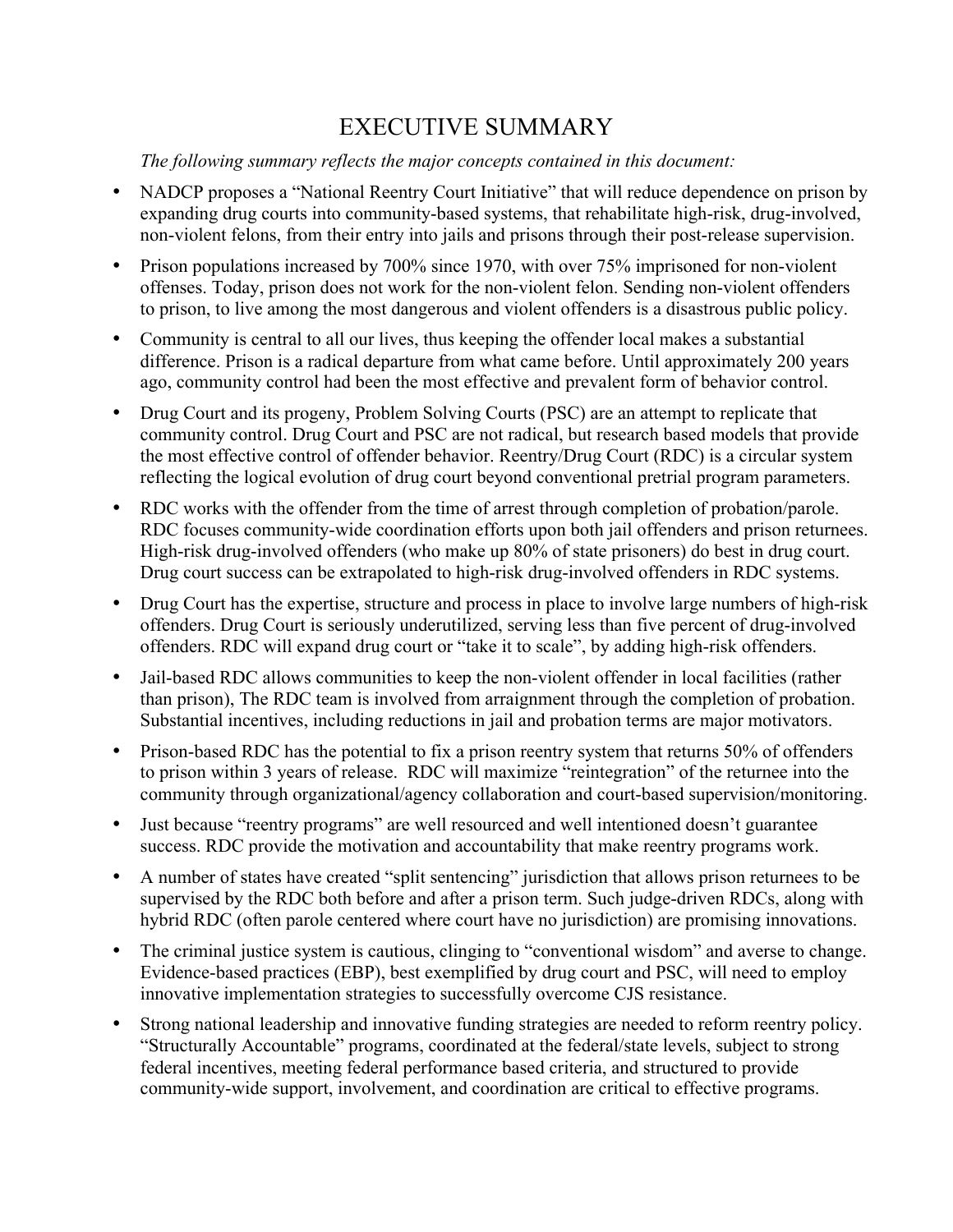# **Introduction To Reentry/Drug Court: The Importance of Community-Based Systems**

*Community or its absence pervades everything we do. It controls our behavior through a socialization process that begins almost from birth. Where it seriously deteriorates, "niche communities" fill the void, and can prove to be as destructive as the gang cultures in our prisons or as potentially beneficial as a church based youth choir.*

State prison is a radical departure from what came before in the U.S., going back little more than 200 years. While prison is a necessary institution and provides an appropriate response to violent crime, it is not effective for non-violent offenders. Keeping non-violent offenders separated from family, friends, jobs, education, treatment and/or rehabilitation resources that exist in local communities, and isolating them among dangerous and violent criminals is a recipe for disaster.

The proven effectiveness of community control is not a historical vestige, but a critical means for controlling offenders, whether on probation, in treatment programs or county jail. Throughout history, communities have relied on social control to successfully encourage acceptable behavior and to correct the unacceptable. Drug Court and Problem-Solving Courts are successful because they replicate the extraordinary ability of community to control anti-social behavior. Drug Court creates a criminal justice system (CJS) environment where court-based therapeutic communities can thrive and treatment, rehabilitation, reentry, and crime reduction strategies can succeed.

The following four policy papers demonstrate how drug court, which serves five percent of drug involved offenders (NADCP data) can and should expand to accommodate the majority of highrisk drug-involved non-violent offenders through a comprehensive "next generation" drug court system, the Reentry/Drug Court (RDC). Think of RDC as the back end of a circular drug court system, dealing with custodial and post-custodial offenders, rather than just pre-trial participants. Successful implementation of RDC will require a paradigm shift in criminal justice thinking:

- *that community is central to all our lives, and that keeping the felon local makes a difference*
- *that even well resourced community reentry programs fail without offender accountability*
- *that RDC (a community-wide drug court system) requires full participation of all interveners*
- *that financing and resourcing of "reentry" systems need to be community-wide decisions*
- *that powerful financial interests stand to benefit when we choose state/prison over local/jail*
- *that RDC cannot exist as an isolated program, but only as a part of a fully integrated CJS*
- *that there tends to be a disconnect between policy makers/researchers and CJS practitioners*
- *that we often reach false conclusions based upon the myths of "conventional wisdom"*

That last point was brought home to me, when I recently reviewed a policy paper I wrote as one of a five part series for the Clinton transition team in 1992; The Principles of Court Ordered Rehabilitation: A Reality-Based Approach To The Drug–Using Offender. In it I tried to reach beyond the myths that we practitioners live by, to the truths that work for those caught in the cycle of drug abuse and criminality. Though accepted in principle, the drug court concepts espoused in that paper have failed to approach their full potential. It may be time to take that analysis to the next level, exposing the myths that continue to hold us back and promoting truths that will help us realize our goal of a more just, humane and effective criminal justice system.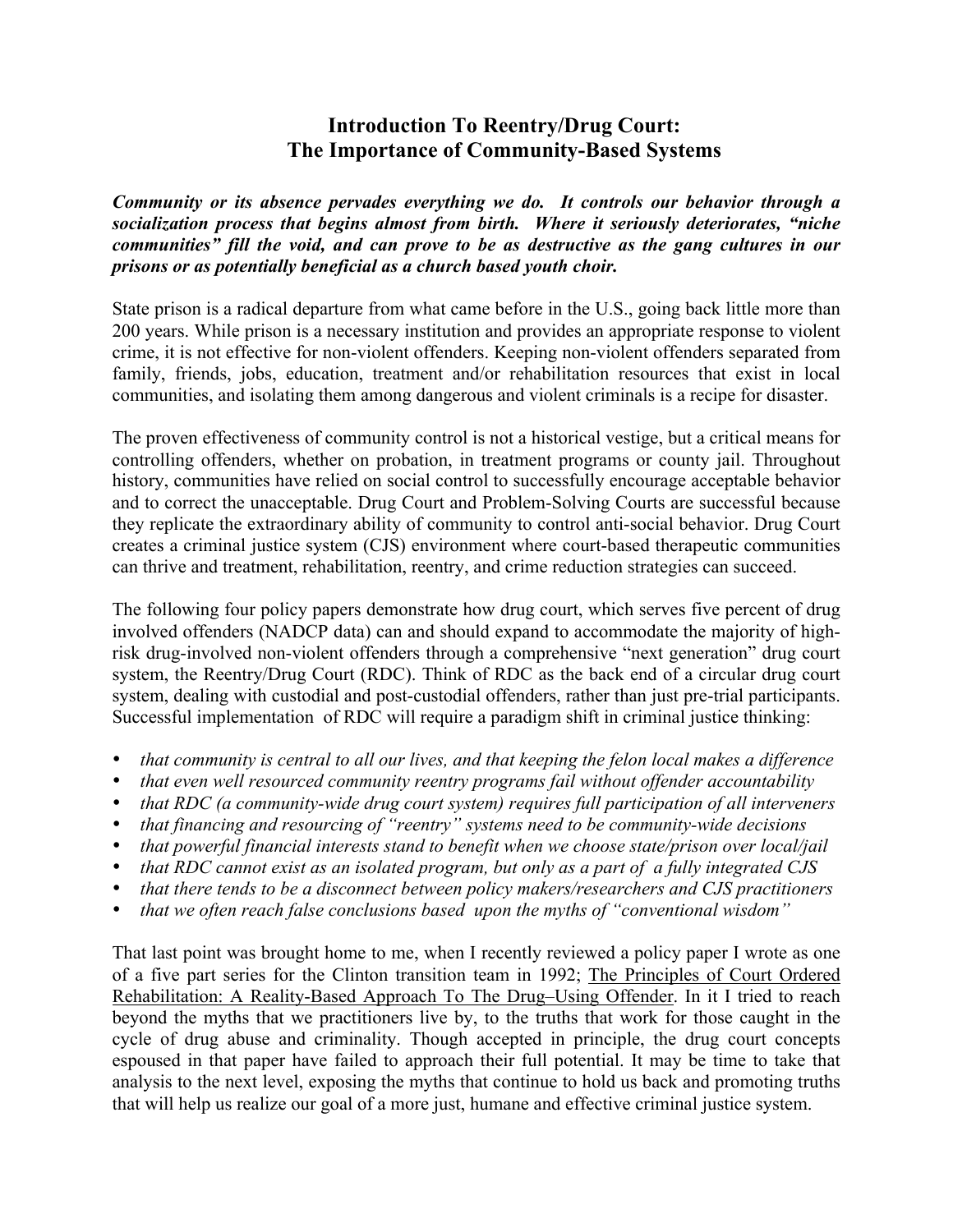# **REENTRY COURT POLICY PAPER NO.1: EXPOOSAL FOR A NATIONAL REENTRY COURT INITIATIVE**

*This administration faces twin prison crises of epic proportions--an explosion in the number of Americans sent to prison (80% of whom are drug-involved) and the failure of most reentry programs designed to reintegrate the ex-offender into society. This paper will offer perspective on a reform strategy that will both reverse the rush to imprisonment and substantially improve the success of prisoner reentry efforts-- while reducing the present system's crippling financial costs.*

#### **THE DIMENSIONS OF THE CRISIS**

!!!!!!!!!!!!!!!!!!!!!!!!!!!!!!!!!!!!!!!!!!!!!!!!!!!!!!!

The Pew Center on the States released a report in 2008 finding that one in every 100 adults is now behind bars, the cost of imprisonment over the past twenty years has increased four fold (from \$10.6 to \$44 Billion), debilitating prison overcrowding is accompanied by over 600,000 exprisoners reentering our communities each year, and within three years of release, two thirds are rearrested and one half are returned to prison.

#### **OBSTACLES TO A NATIONAL REENTRY COURT INITIATIVE**

Breaking existing prison-dominated sentencing patterns will be extraordinarily difficult. There are substantial incentives for following the "conventional wisdom" that felons, non-violent or otherwise, belong in prison. Sending non-violent offenders to prison allows local jurisdictions to shift financial costs to the states. The prison industry is an increasingly powerful economic and political force championing imprisonment. Politicians (often judges and prosecutors) see prison as safe and politically advantageous. Imprisonment remains the easy and conventional sentence.

#### **THE OVERWHELMING FINANCIAL AND HUMAN COSTS OF PRISON**

The twin prison crises are slowly strangling and bankrupting many states, as essential services are threatened by the cost of prison expansion. Many states find overcrowded prisons under the threat of federal receivership. Prison populations have increased 700 percent since 1970, with over 75% imprisoned for nonviolent offenses<sup>1</sup>. Tragically, non-violent offenders are introduced to violent criminal lifestyles in prison, while proven community-based alternatives, remain largely ignored.

### **COMMUNITY-BASED CONTROL: THE MOST EFFECTIVE ANTI-CRIME STRATEGY**.

At the beginning of the  $19<sup>th</sup>$  century, prison was a radical departure from existing community-based control strategies. With the breakdown of societal and community norms, incarceration and prison, in particular, began its transition to "conventional wisdom". But prison's ability to prevent crime has largely run its course (Pew reports a 50% return rate) and drug courts are once again proving that community-based stategies are the most effective means to control non-violent offenders. The drug court team (including the judge) and other practitioners replicate a community where institutionalized and systemic structures assure the program's effectiveness and survival, while a larger community of practitioners and offender/participants exert control over offender behavior.

<sup>&</sup>lt;sup>1</sup> All data (without attribution) are provided by the Department of Justice, Bureau of Justice Statistics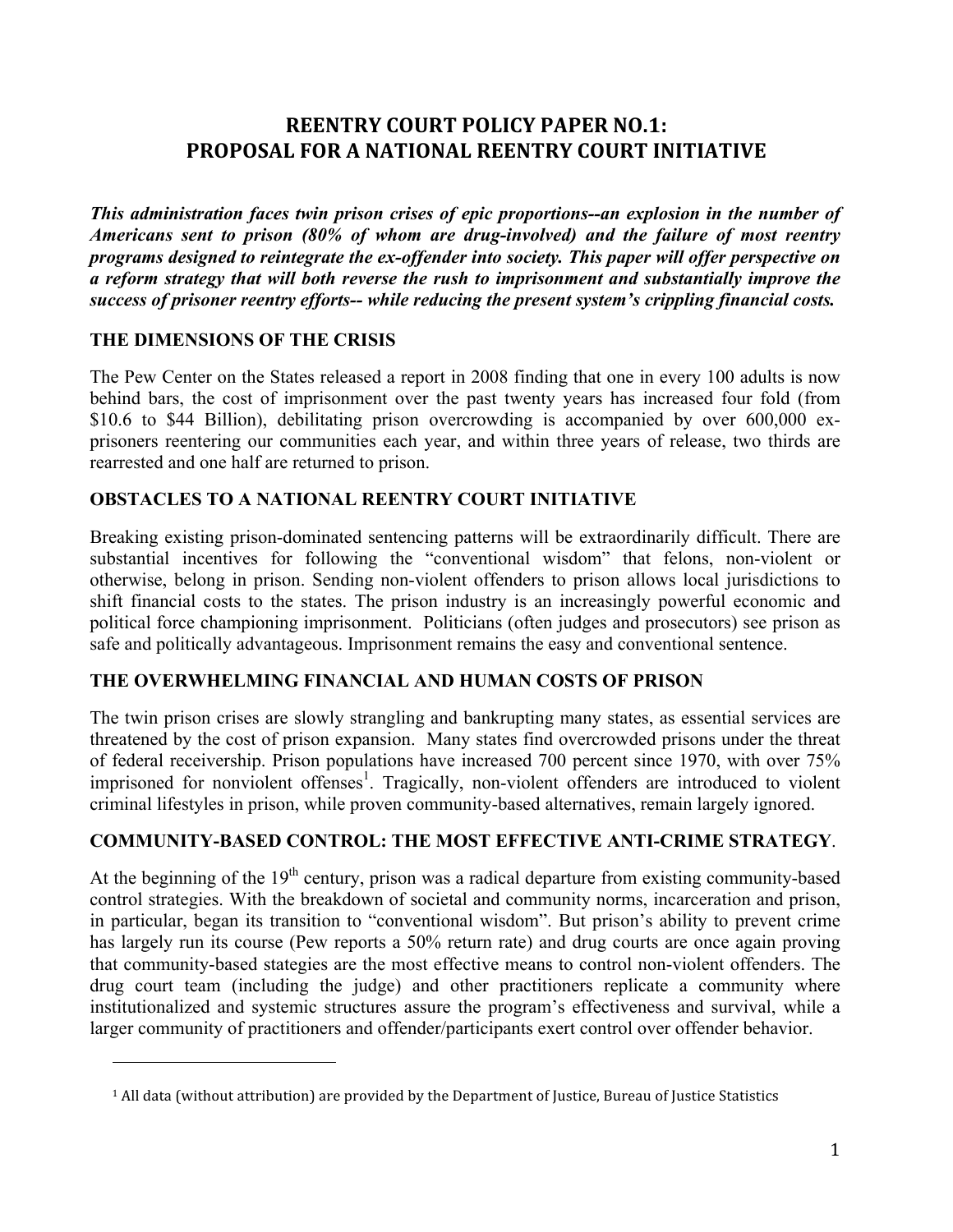#### **REENTRY/DRUG COURT: THE COMMUNITY-BASED ALTERNATIVE TO PRISON**

RDC has the potential to successfully focus community-wide energies and institutional attention on the problem of the returning felon, where well-intentioned, well-resourced multi-modal reentry programs often fail (see Policy Paper No. 3). Optimally, offenders participate in what might be described as a comprehensive drug court, appearing at progress hearings before the judge on a regular basis to receive incentives and sanctions, and participating in mandatory and/or incentivized community-based programs, during the in-custody and out-of-custody segments of the program.

#### **THE IMPORTANCE OF COMMUNITY: KEEPING THE OFFENDER "LOCAL"**

A successful RDC provides seamless services and a level of accountability and coordination unheard of in other programs. Whether prison or jail based (described in the next two papers), the court creates a community focus for city and regional efforts, by engaging the offender in the reentry community, providing easily accessible community resources, keeping the offender close to jobs, services and family, and regularly monitoring the offender in the local community.

#### **THE REENTRY/DRUG COURT SYSTEM: BASED ON TWENTY YEARS EXPERIENCE**

It is important to recognize that RDC is not a new or radical model, but a logical extension or next generation of the research-based drug court model that has proven itself successful over the past twenty years. RDC is the final piece (the back end of a circular system) in an expanded or comprehensive drug court, allowing us to deal effectively with those who need drug court the most, the high-risk, drug-involved, non-violent offenders entering or returning from our jails and prisons.

#### **RESEARCH-BASED RENTRY/DRUG COURT WORKS FOR HIGH-RISK OFFENDERS**

In 2003, Dr. Doug Marlowe, of the University of Pennsylvania's "Treatment Research Institute" reported, "We know that drug courts outperform virtually all other strategies that have been attempted for drug-involved offenders". More importantly, Dr. Marlowe noted that "high-risk [drug involved] offenders who have more severe anti-social predispositions or a history of not having responded to standard community-based treatment services" did especially well in drug court. As the Bureau of Justice Statistics has estimated that 80% of those imprisoned are drug-involved (and applying Dr. Marlow's definition, largely "high-risk offenders"), the benefits of engaging those returning offenders in a RDC are overwhelming and obvious. *[It should be acknowledged that, as not all drug courts are created equal, federal performance benchmarks, best practices, and incentives as well as accreditation procedures will be needed to insure RDC effectiveness.]*

#### **USING EXISTING STRUCTURE TO JUMPSTART REENTRY/DRUG COURT SYSTEMS**

Drug courts have most, if not all, of the infrastructure, expertise and community partners in place that an RDC requires. Adding reentry court participants to an existing drug court would vastly increase the number of program participants, while improving high-risk offender compliance and successful reentry. Although it is estimated that there are over 2000 drug courts in the U.S., it is generally believed that most drug courts are substantially underutilized, with less than 5% of drug involved offenders placed in drug court programs. Putting reentry participants into drug court programs will create "systems" that work with offenders, pre-plea through post-custodial probation or parole, increasing the reentry/drug court's cost-effectiveness, efficacy, and acceptance within the criminal justice system(CJS practitioner acceptance remaining a serious issue in many jurisdictions)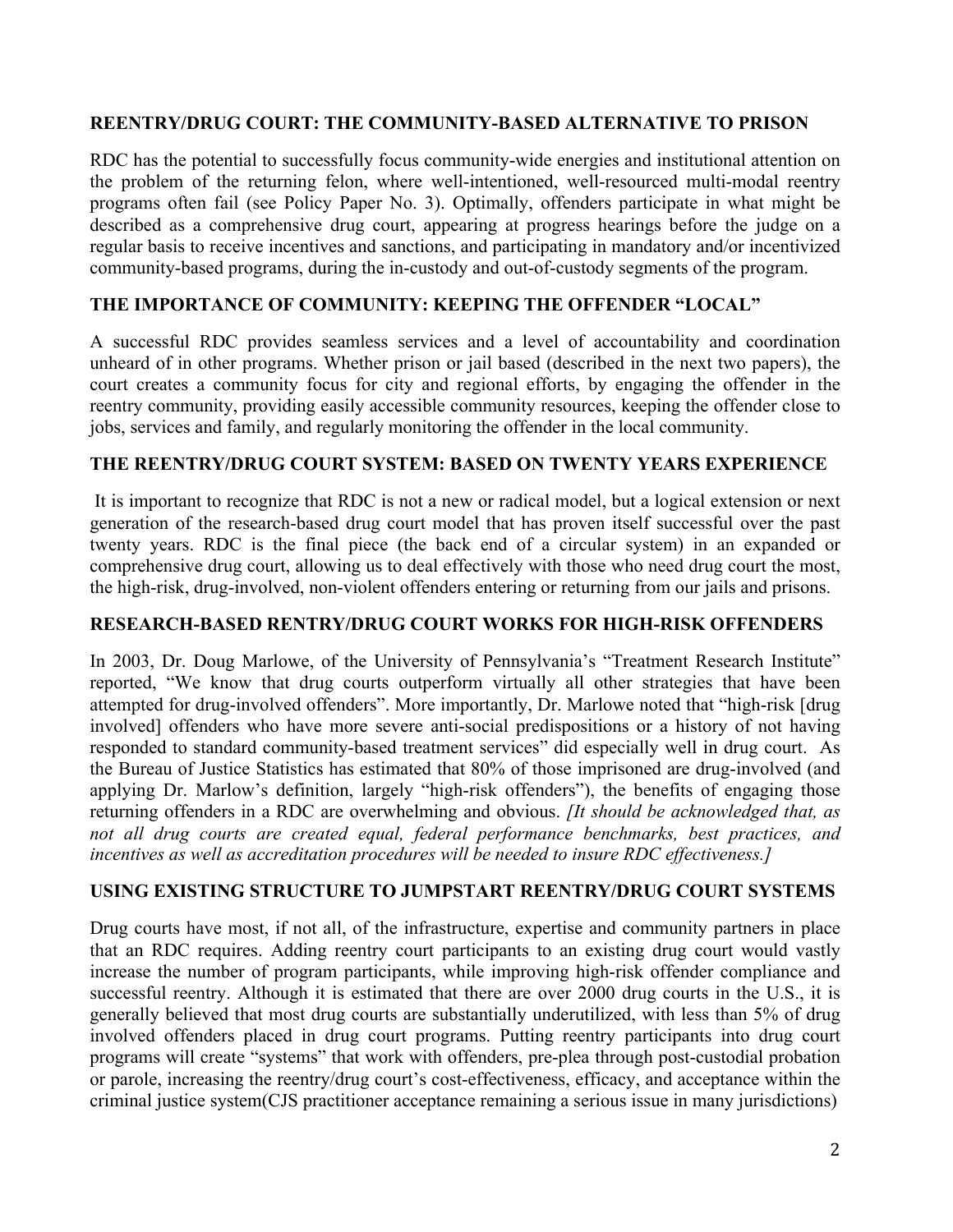#### **ENDORSEMENT BY STATE CHIEF JUSTICES AND ADMINISTRATORS**

All 50 State Chief Justices and their State Court Administrators have gone on record in both 2000 and 2004, as unanimously endorsing the problem-solving court model, concluding that "drug court and problem-solving court principles and methods have demonstrated great success in addressing certain complex social problems, such as recidivism, that are not effectively addressed by the traditional legal process". *Conference of Chief Justices CCJ RESOLUTION 22.*

In 2007, CCJ endorsed research-based sentencing practices, often referred to as "Evidence-Based Practices" (EBP). Judge Roger Warren (ret.), President Emeritus of the National Center for State Courts (NCSC), wrote in 2007 on EBP and drug court, "The one area of state court operations whose current sentencing practices most closely conform with EBP is "problem-solving courts", which may explain the success that so many...problem-solving courts have achieved over the last fifteen years in reducing recidivism among the affected offenders" (82 Indiana LJ 1309).

#### **RELEVANCE OF CONCEPTS AND PROPOSALS TO FEDERAL JUSTICE SYSTEM**

 *Federal prison populations have doubled in the past ten years, with 90% incarcerated for nonviolent offenses. The concepts and proposals found in these papers have as much relevance and applicability for federal sentencing, detention, and prison, as they do for the state systems.* 

#### **CONCLUSIONS**

In the Monograph, *REENTRY DRUG COURTS*, published in 1999, we wrote of the need to close the "custody gap" in drug courts: "Reentry drug courts provide a mechanism for the successful reintegration of the serious drug-using offender back into society. This is done by keeping offenders engaged in corrections-based treatment and court-based monitoring throughout their custody term and once released, providing a continuity of appropriate treatment and court-based accountability in the community." (National Drug Court Institute Monograph #3; J Tauber, W. Huddleston, p.2)

Unfortunately, since we wrote that passage there have been few reentry courts established and little significant data collected. What we do know now, however, after twenty years of research on drug courts, is that they provide the most successful rehabilitation strategy to date for high-risk druginvolved offenders, and a promising model for effective EBP. We can reasonably expect to replicate the success of drug courts with "high-risk", drug-involved, non-violent offenders in RDC systems. (See D. Marlowe , EBP in Drug Court, to be *published 2009*, Chapman Journal of Criminal Justice).

#### **RECOMMENDATION: CREATING A NATIONAL REENTRY COURT INITIATIVE**

**1. Establish a national reentry court initiative, which will expand the population served by drug courts, by creating reentry/drug court systems intended to keep non-violent offenders in jail-based reentry courts and provide prison-based reentry courts for returning prisoners.**

**2. Devise EBP criteria for jail-based and prison-based reentry courts that provide parameters for eligibility, sanctions/incentives, structural integrity, and programs resources and services.**

**3. Provide substantial incentives for states and local jurisdictions, to establish and maintain community control of non-violent offenders, to keep non-violent offenders local, in jail-based and prison-based reentry/drug courts that fully comply with established federal criteria.**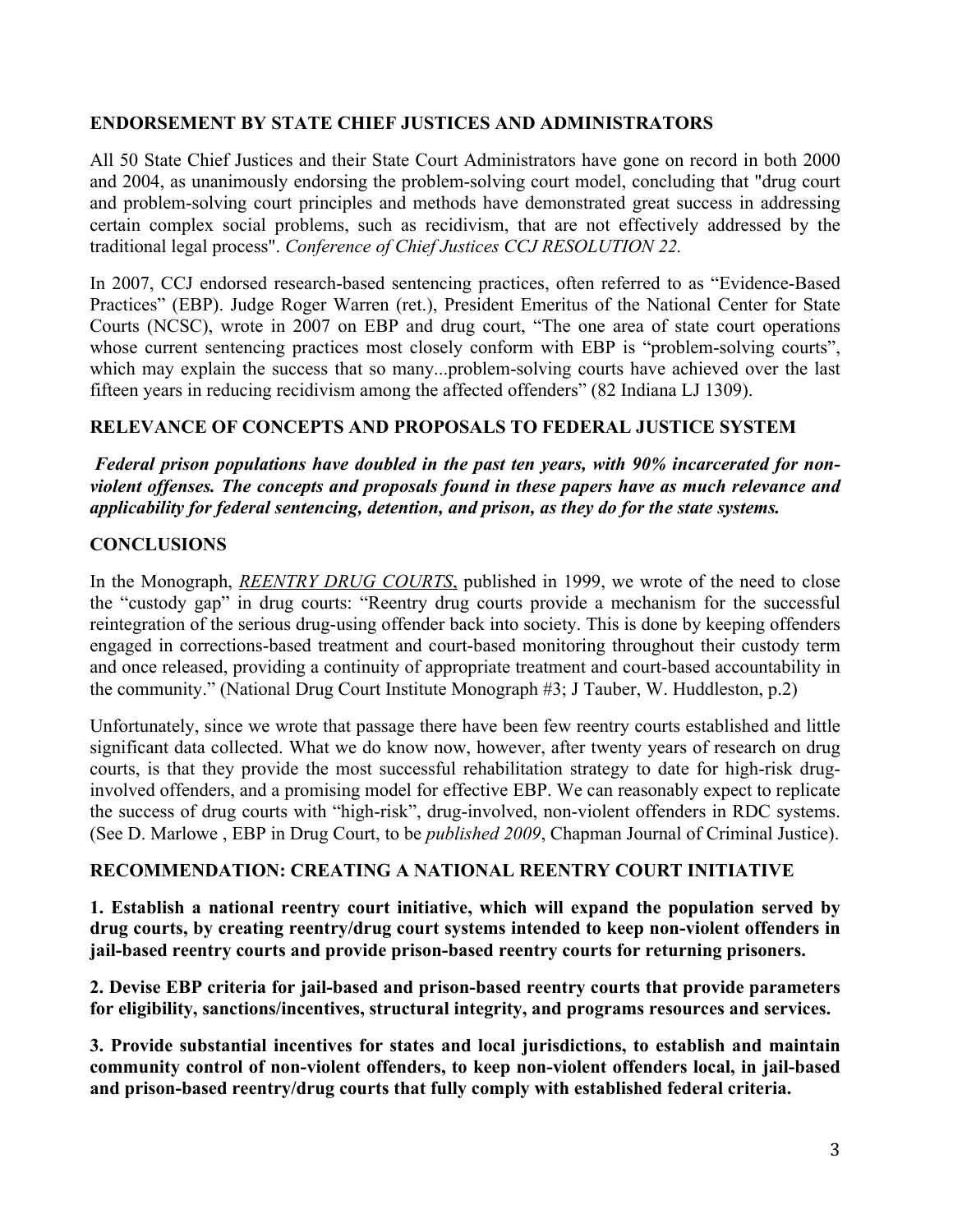# **REENTRY COURT POLICY PAPER NO.2: COUNTY JAIL-BASED REENTRY COURTS**

*It should be noted that one obvious way to deal with exploding prison populations and prisoner reentry failures is to refrain from sentencing offenders to prison in the first place. We need to begin thinking of prison as the sentence of last resort, and the reentry/drug court system as the mainstream community-based approach to the non-violent, high-risk, drug-involved offender.*

The problem with our reliance on extended incarceration is not in its use, but in our overdependence upon it. Prison works by protecting the community from the violent, predatory and dangerous offender. But imprisonment does not work for non-violent offenders who compose 75% of prisoners, nor for substance involved offenders who make up 80% of those imprisoned. Dr. Doug Marlowe, of the University of Pennsylvania wrote in 2006, "The research evidence is quite clear that if incarceration is imposed as a final disposition-with no further intervention from the court and no further provision of services-then it has no palliative effects whatsoever. The average effect of prison sentences on crime and drug use is close to zero."

#### **FOCUSING REENTRY/DRUG COURT ON NON-VIOLENT, HIGH-RISK OFFENDERS**

Typically, when one thinks of a reentry process, the focus is on state prisoners reentering society. While this is a critical issue (see Policy Paper No.3), the possibility of keeping the offenders in the local community (with an appropriate jail term), and using prison as a last resort has never been fully explored. Creating an effective county jail-based reentry court program offers the possibility of reducing the state prison population with its extraordinary costs, keeping offenders local, while increasing public safety within a seamless and comprehensive jail-based reentry court system.

Part of the problem in establishing a jail-based reentry/drug court is the reluctance of the CJS to deal with the high-risk offender. Low/medium risk offenders do not need, nor do particularly well, in drug court (Dr. Marlowe's research shows them doing no better than those in control groups). Yet many communities prefer to fill their drug courts with offenders that could be better treated in less intensive programs, taking up space and resources better suited to the high-risk offender.

#### **THE COUNTY JAIL-BASED REENTRY MODEL: AN INCENTIVIZED SYSTEM**

Optimally, jail-based reentry/drug courts engage the offender at the time of plea and assessment through sentencing and entry into a jail-based rehabilitation program. At the core of every successful reentry court should be substantial incentives and rewards such as reductions in custody and probation terms (rather than symbolic or inconsequential ones). An incentivized process, often using a "Contingency Contract", spells out the consequences of compliance and noncompliance at its very beginning, motivating participants to take control of their own rehabilitation. In effect, the offender is given the opportunity to become a participant rather than a self-described victim of the program. When released into the community, the same reentry court judge and team continue to monitor the probationer through progress hearings, while substantial incentives are used to maximize successful reintegration into the community.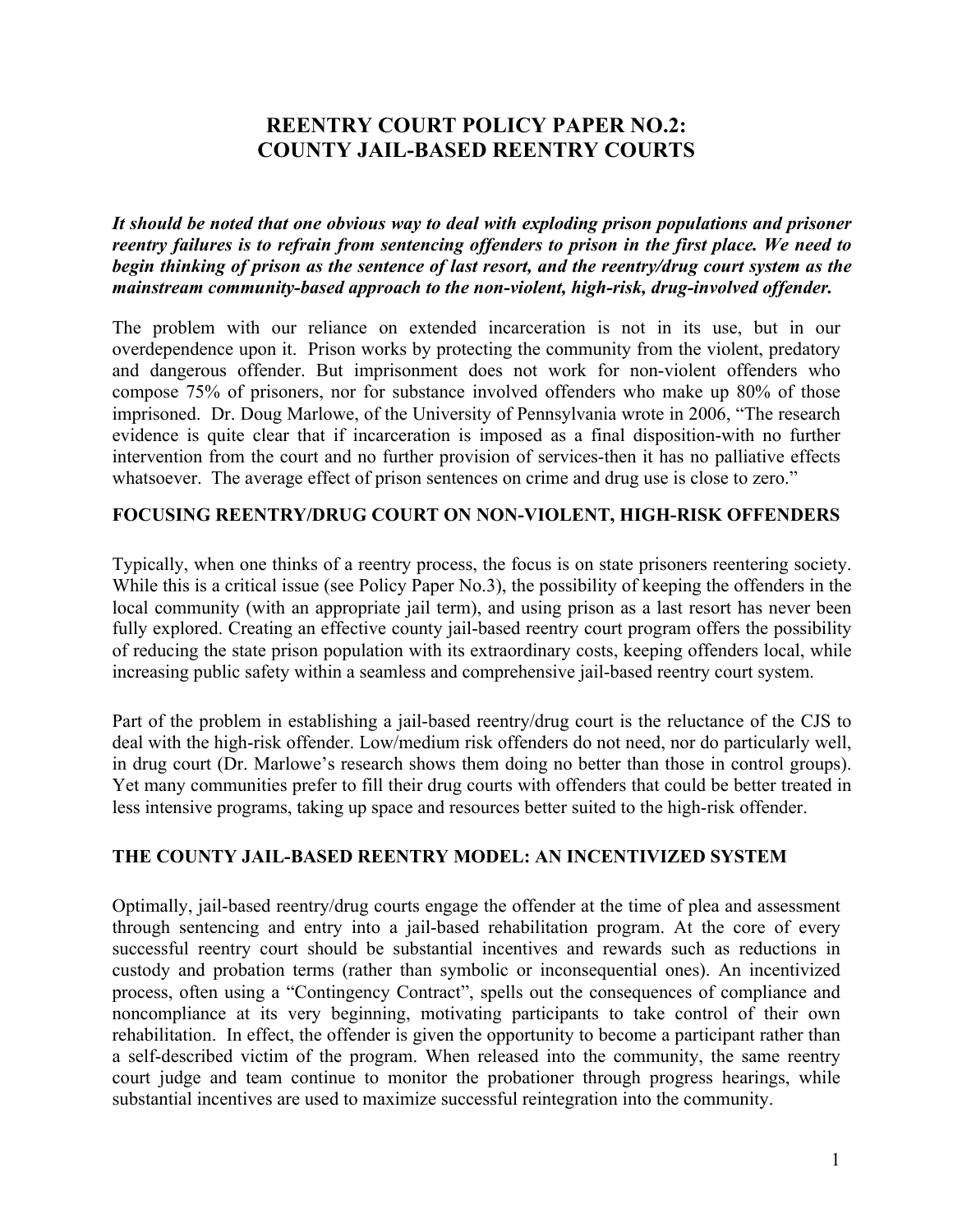#### **AN EXAMPLE OF A PROPOSED JAIL-BASED RENTRY/DRUG COURT SYSTEM**

A model sentence might optimally include Imposition of State Prison Sentence Suspended for a period of five years, under the following conditions: (1) one full year in the county jail; (2) no credit for time served up until the date of plea (encouraging early program entry); (3) no good time/work time, except for what is granted as part of a Reentry Court Incentives Program.

Program eligibility would be determined soon after the arrestee is taken into custody. Defendants would enter a conditional guilty plea to a felony in front of the reentry court judge and team (optimally within a week of arraignment). At sentencing, the reentry judge would inform defendants of the team's expectations for successful in-custody rehabilitation participation. The defendant would then formally reaffirm the plea, accepting all program and probation conditions.

The in-custody participant appears in court every two months for a progress hearing, with opportunities to earn substantial reductions in both jail and probation terms. Those fully participating in rehabilitation/education programs would earn up to a six-month reduction on a one-year jail term. Once out of custody (and under the supervision of the reentry team), participants would be required to attend progress hearings until the probation term expires. The participant continues to earn reductions in probation terms, fines and fees, based on progress in the community. [Note: Prison or other sanctions remain potent responses to probation violations]

#### **CONCLUSION**

The county jail-based reentry/drug court has the potential to become the mainstream approach for at least half our prison population, the high-risk drug-involved non-violent offenders. Participants move through the program together, while engaged with the local community and its rehabilitation programs. Finally, during an in-court graduation ceremony, successful participants graduate from in-custody to out of custody status, leaving the courthouse with family members, friends and certificates of accomplishments, rather than as hardened ex-cons with little hope or direction.

#### **RECOMMENDATIONS**

*Most local jurisdictions transfer all economic costs to the state when a prison sentence is imposed. This presents a powerful inducement for jurisdictions to send felons to prison, to avoid local jail and probation expenses. Creating "counter incentives" to encourage jurisdictions to keep nonviolent felons under local community control is critical to reducing our dependence on prison.*

**1. "Counter-Incentives" must be devised that encourage states and local jurisdictions to place high-risk non-violent offenders in reentry/drug courts, keeping such offenders local. Those who are not high-risk offenders should not be in the intensive, resource-rich RDC.**

**2. Increased resources must be provided to local court systems, probation agencies, and rehabilitation service organizations, to allow local jurisdictions to create county jail-based reentry/drug court systems that provide comprehensive community-based interventions.** 

**3. Federal incentives should encourage states to develop accreditation procedures and standards (including state-wide contingency contracts) that provide substantial incentives for offenders placed in jail-based RDC.**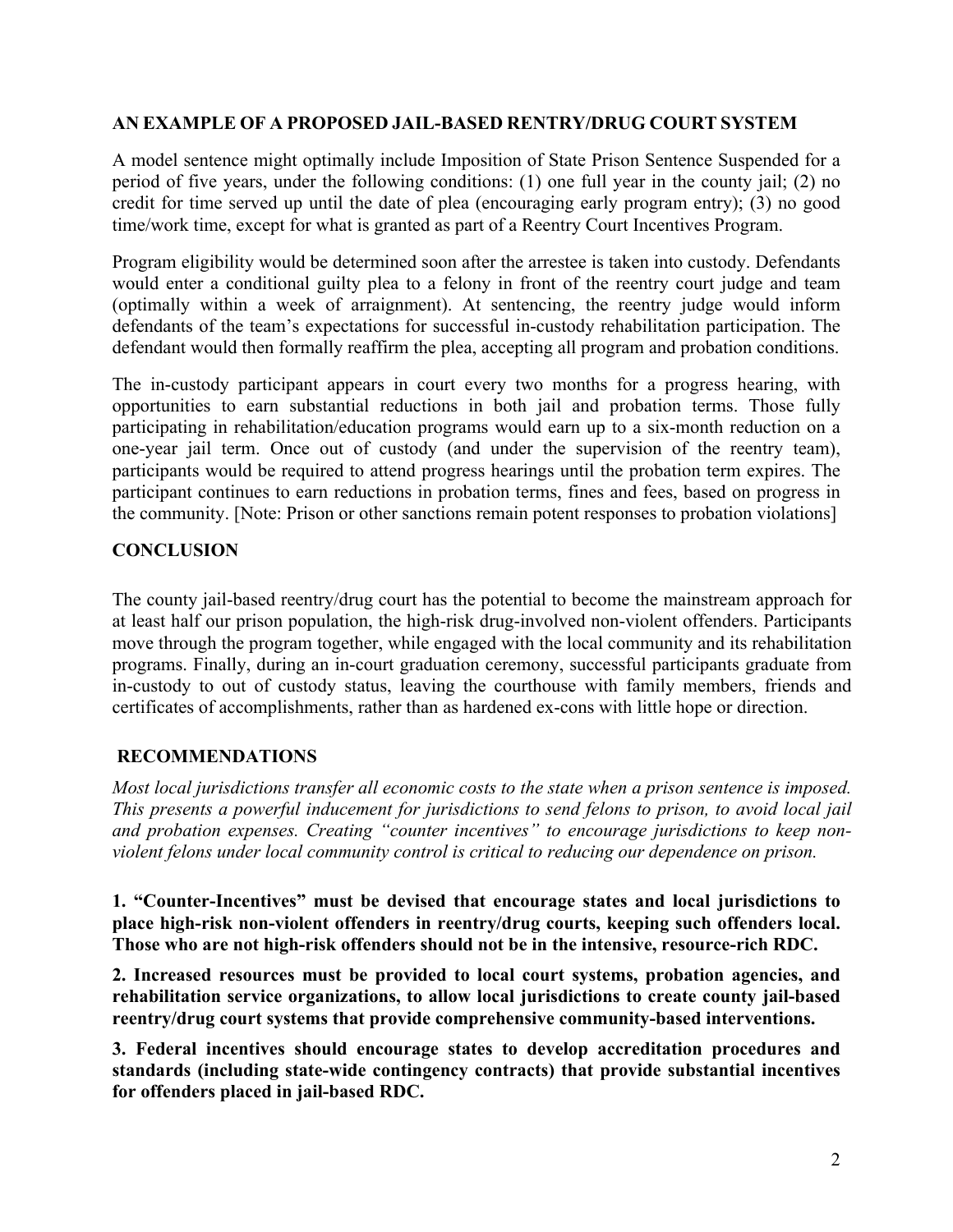# **REENTRY COURT POLICY PAPER #3: PRISON BASED REENTRY COURTS**

*The prisoner reentry system in the U.S. is broken. Prisoners are coming home in greater numbers than ever before—and with prison overcrowding---often sooner than later. Supervision and rehabilitation, historically the province of the executive branch of state government is largely ineffective. The Pew Charitable Trust reports, 600,000 prisoners will be released this year, with sixty percent rearrested and half returned to prison within three years.*

#### **REENTRY COURT SYSTEMS: BEST AT REINTEGRATING RETURNING FELONS**

For the most part, state courts have minimal jurisdiction over the felon once sentenced to prison. Research shows high-risk drug-involved offenders (which make up at least a majority of those returning from prison) do better in judge-driven rehabilitation programs, such as reentry/drug court systems, than state parole agency programs or any other reintegration strategy yet devised.

A systems approach to drug court requires an extraordinary level of integration of effort. It requires institutional, agency, and community commitment to systemic and structural integrity over the long term. It requires a willingness to share resources, fully participate as a system's partner and assist each other as well as hold each other to their obligations and responsibilities.

In his book, But they all came back: "Facing the challenge of prison reentry, Jeremy Travis, President of the John Jay School of Justice and formerly Director of the Department of Justice's Bureau of justice Statistics, had this to say about prison-based reentry court:

"Reentry Courts offer numerous advantages over our current system of reentry supervision. Judges command the public's confidence and, by contrast, our parole system is held in low public esteem. Judge' carry out their business in open courtrooms, not closed offices, so the public, former prisoners, family members, and others can benefit from the open articulation of reasons for the government's decisions. Judges have been trained in the law, with experience in applying legal standards to facts about making tough decisions after weighing advocates' competing proposals…*However, the most compelling reason for moving toward a universal system of reentry courts is these court's ability to promote reintegration."* [Emphasis added]

Whether prison or jail-based (see Policy Paper No.2), a unified reentry/drug court system creates a focus for city and region wide efforts to coordinate a wide range of reintegration strategies: rehabilitation and treatment, education and mental health, job training and placement, housing and health, as well as regular monitoring through police, parole, and probation. The courts stand in a unique position; in effect, at the center of a circle of interveners, where service agencies and community organization can interact. Participating organization are used to working closely with or under the supervision of the courts. In fact, the court is often the only place that some agencies such as police and treatment ever have significant contact. Agencies traditionally unfriendly or even hostile to one another, work cooperatively under the court's leadership.

#### **JUDGE DRIVEN COURTS ARE THE MOST EFFECTIVE REENTRY COURT MODEL**

*A number of states such as Missouri, Texas, Indiana, Delaware, Ohio and Nevada allow reentry/drug courts to regain jurisdiction over high-risk drug offenders sent to prison, once they return to their communities for rehabilitation, reintegration and supervision services.*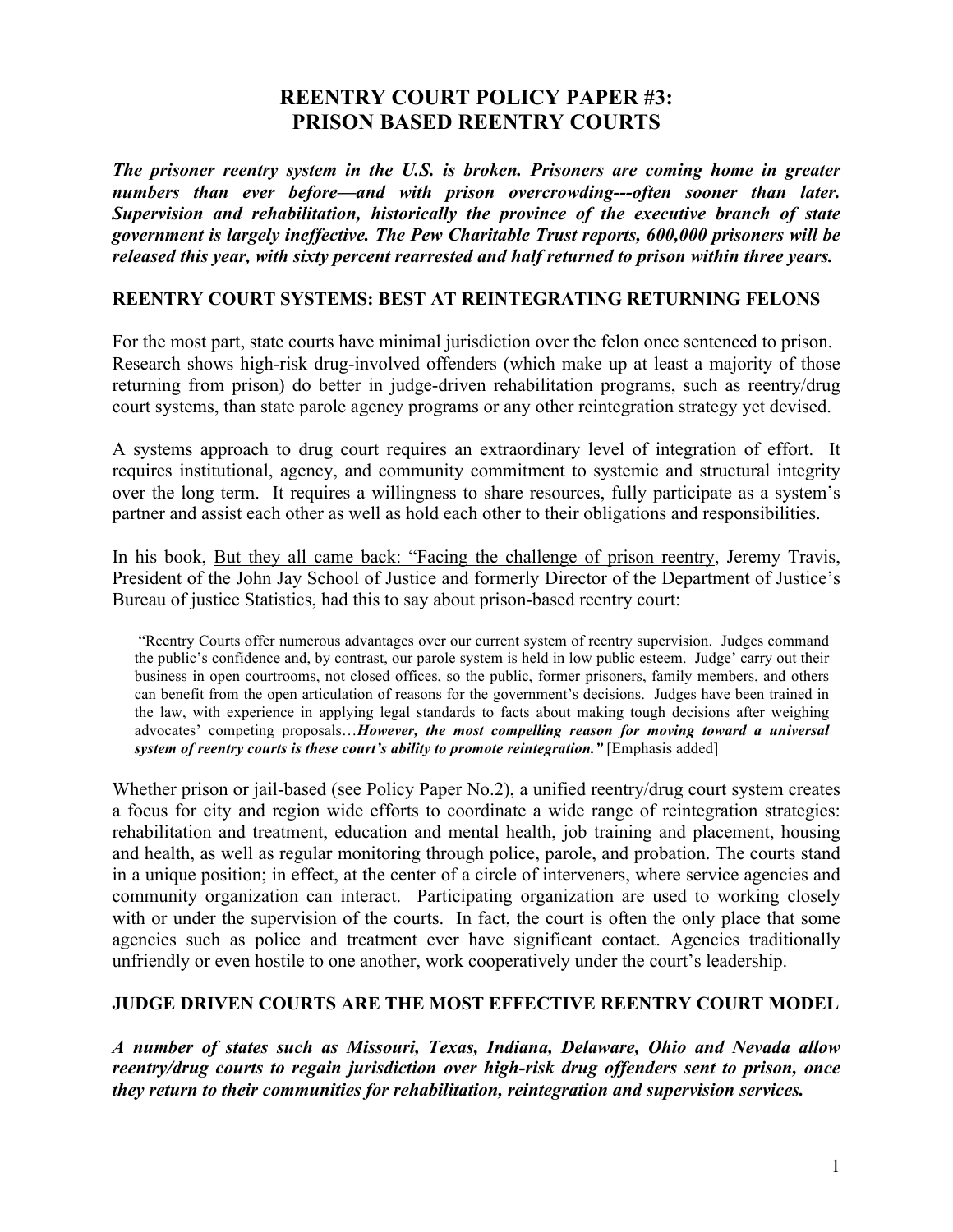Judge driven courts provide the leadership, focus, and motivation to make reentry programs successful. The most common judge driven model relies upon "split sentencing" jurisdiction to create a seamless supervision and rehabilitation process. A felon (drug-involved or otherwise) is sentenced to prison, to be returned to the court for a probationary period following prison, under the jurisdiction and active supervision of the reentry court judge and team.

Alternative reentry court models typically involve the use of state agencies, administrative law judges, and/or collaborations between parole or other executive agencies and the local court. By my count, there are as many as ten distinct variations of these executive agency based reentry courts. While clearly important innovations, that appear to provide much better results than ordinary parole, these alternative models lack judicial independence and leadership, and need to prove themselves to be more effective agents of successful reentry than their predecessors.

#### **JUST BECAUSE IT'S CALLED REHABILITATION DOESN'T MEAN IT WORKS**

It's important to remember that just because a reintegration program or process is labeled rehabilitative or treatment based does not mean it will be effective. Dr. Doug Marlowe notes in his critique of Project Greenlight, a well resourced multi-modal, non-court based reentry effort in New York City, "Most offenders are characteristically irresponsible and have considerable difficulty satisfying basic obligations… It appears probable that without the leverage of sanctions, the in custody or reentering offender is apt to disregard rehabilitation programs and opt for doing as little as possible." Meaning, it doesn't matter how good the rehabilitation program is, if the participant is absent or lacks motivation (Note: Project Greenlight is no more). Judge driven reentry courts offer both the substantial incentives and sanctions that motivate the offender to successfully engage in the reintegration process and remain drug and crime free.

#### **CONCLUSION**

The preceding policy papers have been an attempt to focus on community-based reentry court as an alternative to prison and parole. To that end, they present a manageable framework for a reduction in imprisonment. The issue of our overdependence on incarceration is a much larger issue. What is needed is a systemic structure and analysis that can be adopted with reasonable expectations of local CJS compliance. While EBP based proposals such as the PEW Policy Framework to Strengthen Community Corrections (12/15/08) are promising, adoption at the local level is problematic and ability to achieve real compliance a critical issue. (Policy Paper 4)

#### **RECOMMENDATIONS**

*State agencies that have had historic authority to monitor returning felons are reluctant to share that jurisdiction, authority and its attendant resources. Nor do most state courts have the resources, structure, or interest to discharge such responsibilities. It will take national leadership and powerful incentives to promote community based reentry/drug court systems.*

**1. Resources must be provided to encourage states to establish judge driven reentry courts.**

**2. States must develop "split sentencing" authority that allows judge driven reentry courts.**

**3. States must be encouraged to return prison funding to communities with reentry courts.**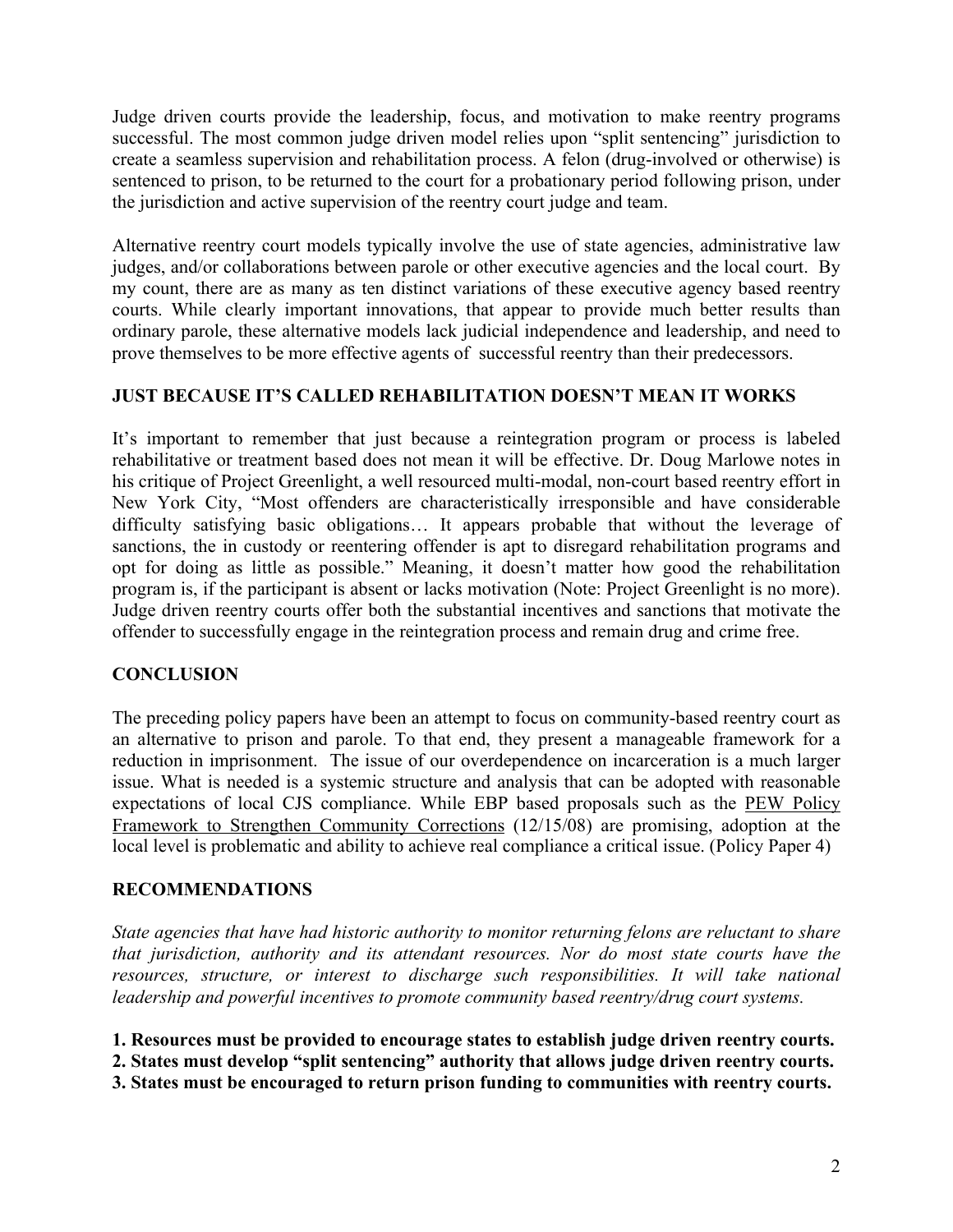# **REENTRY COURT POLICY PAPER NO.4 IMPLEMENTING A NATIONAL REENTRY COURT INITIAITVE**

*This paper follows three policy papers on a reentry/drug court proposal that promise extraordinary change in how we deal with felons both before and after a prison term. The proposed system is experiential, science-based and pragmatic. But even if adopted, it will face challenges within the criminal justice system, reflecting a profound resistance to change*

#### **CHALLENGING CONVENTIONAL WISDOM**

The criminal justice system (CJS) and related agencies tend to be extraordinarily wary of change, no matter how compelling the reasons for reform. They are extremely protective of what they see as their independence and their prerogatives (this is especially true among elected judges and prosecutors). Recently, the promotion of Evidence-Based Sentencing Practices (EBP) by CJS leaders suggests the possibility of changes in conventional sentencing practices. While the EBP movement is a welcome development, its ambitious agenda will likely meet strong opposition.

#### **HUMAN LIMITATIONS OF REFORM**

We've learned over the past fifteen years that most practitioners are largely motivated by how a proposed reform impacts them in their everyday life. While idealism may initially move the CJS, after a time the system usually returns to its previous state of inertia. Therefore, the best way to effectively implement substantial change within the CJS is to make sure that implementation of a proposed reform is seen as being in the institutional, professional and financial interests of the CJS and companion agencies. To do that will take strong national leadership, compelling federal incentives programs (The Department of Transportation state incentive's program is an excellent example) and an ability to reach out to the general public as well as the CJS and its practitioners.

#### **DEVELOPING A PERFORMANCE BASED APPROACH TO INCENTIVES**

The federal government has taken tentative steps to base its funding decisions upon the performance of local governmental programs. John Carnevale, former Budget Director at the Office of National Drug Control Policy, and a pioneer in the development of performance based criteria, wrote in 2005, "PART [the Program Assistance Rating Tool] is a method for assessing program performance and assesses four areas: program purpose and design; strategic planning; management; and results. Mr.Carnavale concluded that even though designed to provide relevant data to assist federal funding decisions, "the evidence does not indicate that PART was central to shaping the federal drug control budget". Performance-based criteria must be a national priority.

#### **THE COLLABORATION PROBLEM AT FEDERAL AND STATE LEVELS**

In the past, local program coordination suffered because of the inability of federal and state agencies to coordinate among themselves and present unified goals. Local agencies followed their own interests, supported by their federal/state sponsors and promoting their own constituencies. Those constituencies would compete rather than cooperate for limited resource.